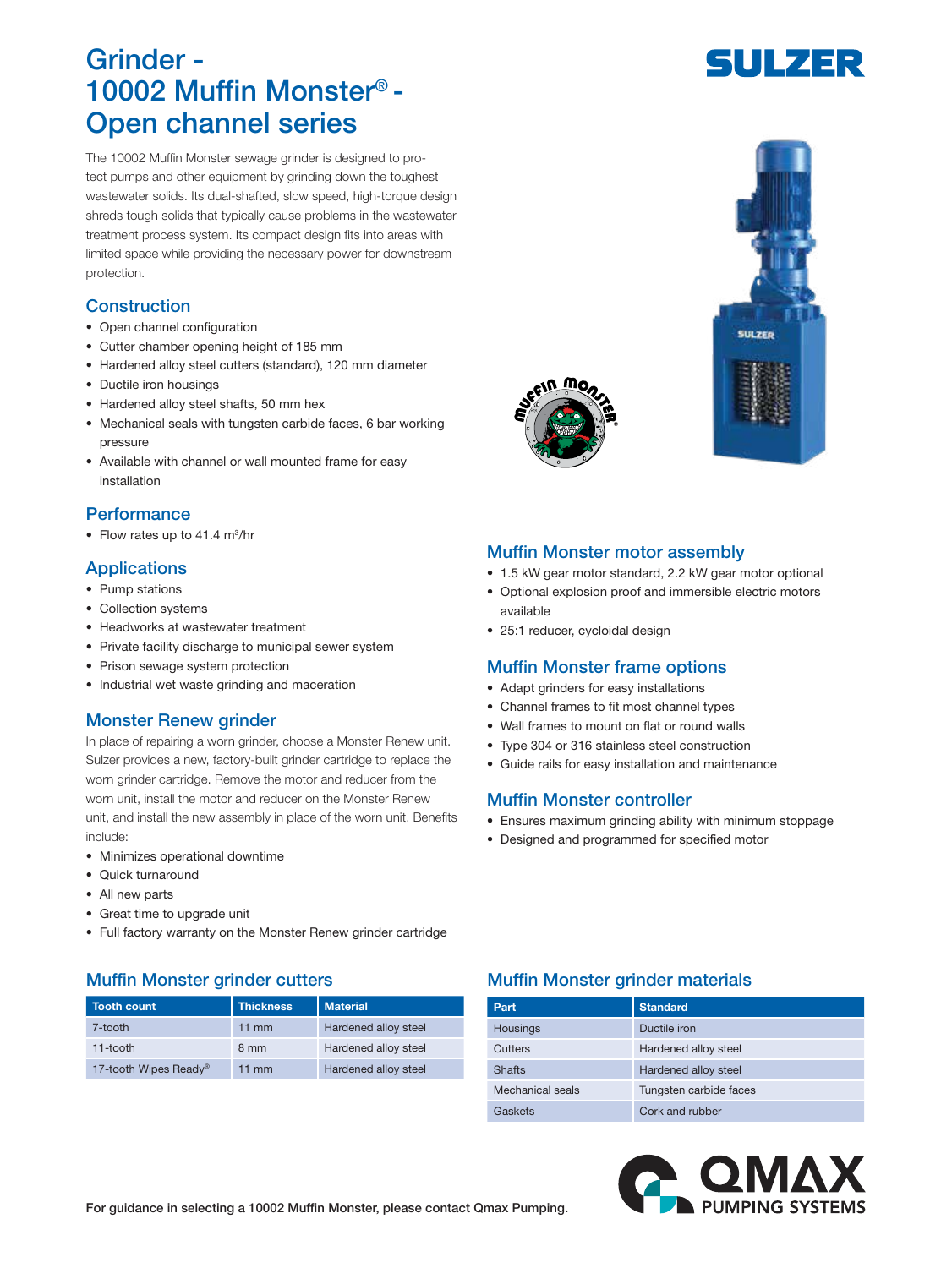

 $H_{down} =$  downstream head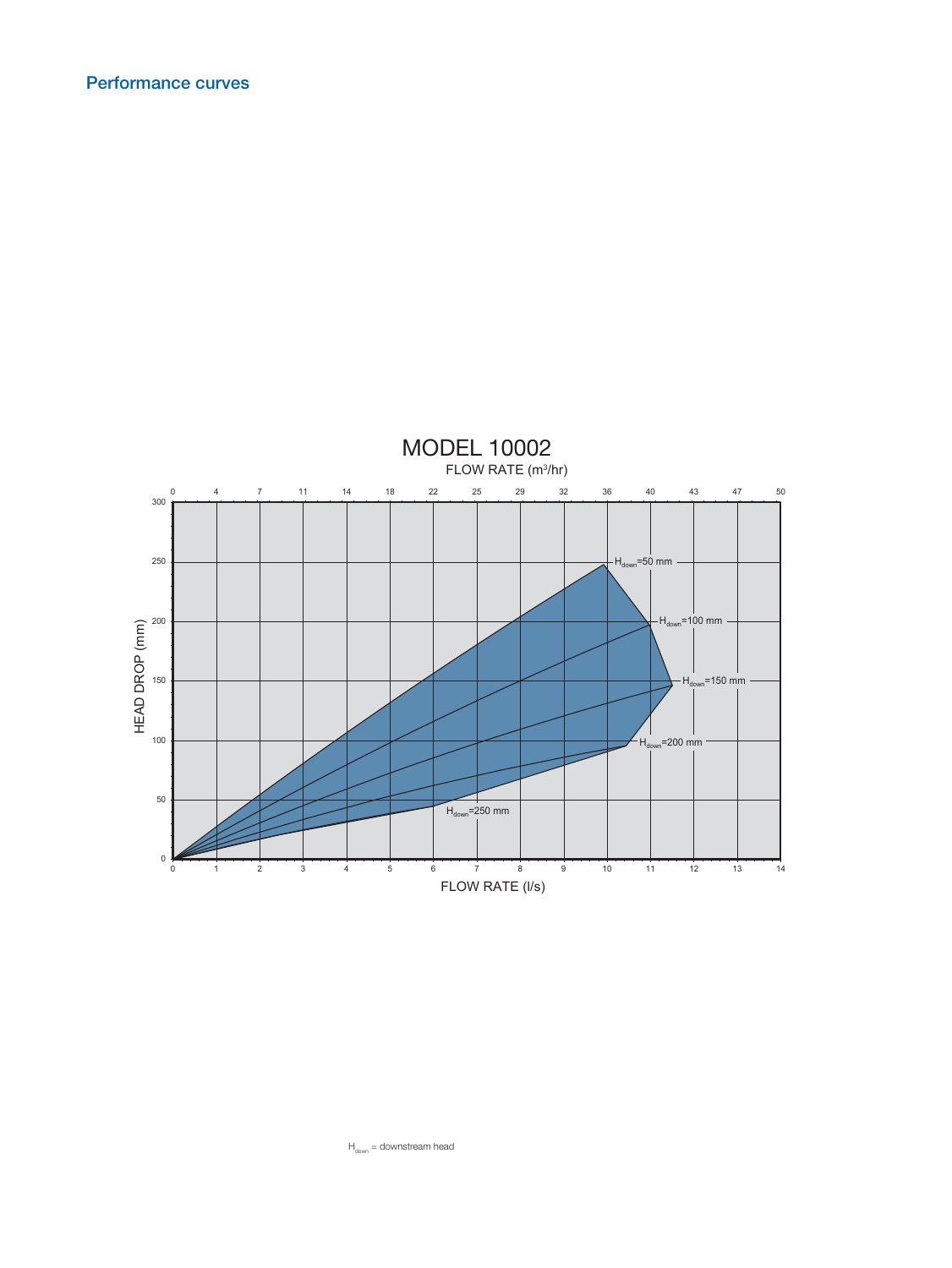

| Open channel<br>model | Flow rate $1$<br>$-m^3/hr$ | <b>Head drop</b><br>$-$ mm | Standard dimensions <sup>2</sup><br>$-$ mm |          | Approximate<br>net weight<br>– kg |
|-----------------------|----------------------------|----------------------------|--------------------------------------------|----------|-----------------------------------|
|                       |                            |                            | A (IP55)                                   | A (IP68) |                                   |
| 10002-0008-DI         | 41.4                       | 146                        | 1016                                       | 1166     | 153                               |

1. Flow based on optimum channel conditions. Consult factory for analysis of application.

2. Drive dimensions are a maximum based on a unit with a 2.2 kW drive.